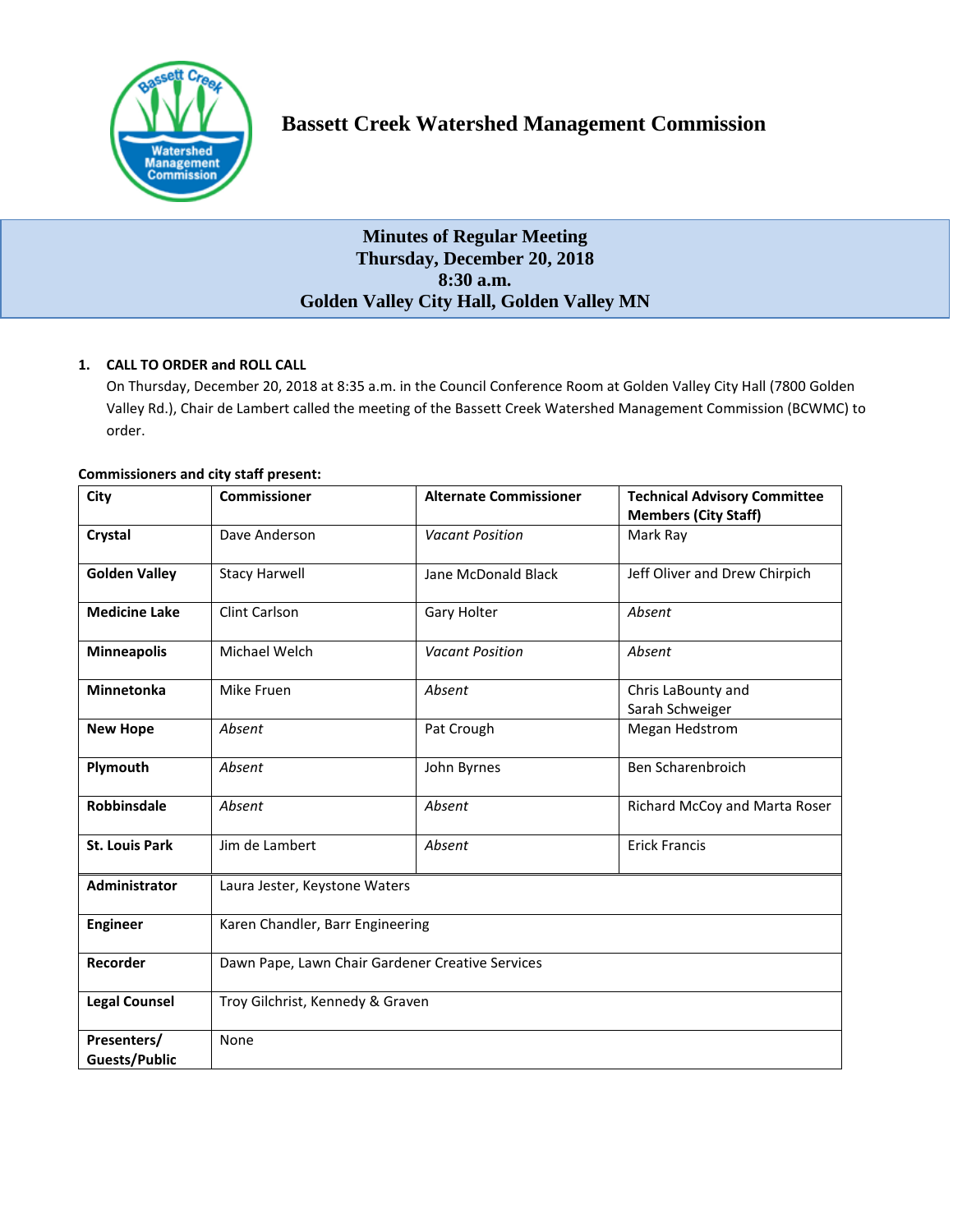#### **2. CITIZEN FORUM ON NON-AGENDA ITEMS**

No citizens present.

#### **3. APPROVAL OF AGENDA**

**MOTION:** Commissioner Welch moved to approve the agenda. Alt. Commissioner Byrnes seconded the motion. Upon a vote, the motion carried 8-0. [City of Robbinsdale absent from the vote.]

#### **4. CONSENT AGENDA**

The following items were approved as part of the consent agenda: November 14, 2018 Commission meeting minutes, acceptance of the December 2018 financial report, payment of invoices, approval to reimburse City of Crystal for Winnetka Pond Dredging Project (CIP BCP-2), approval to amend agreement with Metropolitan Council for work on SWLRT, approval to direct Commission Engineer to submit flood control inspection report to cities, Minnesota DNR, and U. S. Army Corps of Engineers.

The general and construction account balances reported in the December 2018 Financial Report are as follows: Checking Account Balance **\$ 481,296.06**  $\frac{1}{2}$ 

| TOTAL GENERAL FUND BALANCE                  | \$481,296.06    |
|---------------------------------------------|-----------------|
| TOTAL CASH & INVESTMENTS ON-HAND (12/12/18) | \$3,758,521.15  |
| CIP Projects Levied – Budget Remaining      | (53,964,489.38) |
| <b>Closed Projects Remaining Balance</b>    | (5205, 968.23)  |
| 2012-2016 Anticipated Tax Levy Revenue      | \$4,038.75      |
| 2017 Anticipated Tax Levy Revenue           | \$3,219.59      |
| Anticipated Closed Project Balance          | (5198, 709.89)  |

**MOTION:** Commissioner Welch moved to approve the consent agenda. Commissioner Anderson seconded the motion. Upon a vote, the motion carried 8-0. [City of Robbinsdale absent from the vote.]

#### **5. BUSINESS**

**A. Consider Administrative Services Committee Recommendations for Soliciting Technical and Legal Services** Administrator Jester noted that this item was tabled at the November meeting and reminded the Commission that by State Law, once every two years the Commission must solicit proposals for professional services including technical/engineering and legal. She noted the Commission last solicited proposals in December 2016 and that the Administrative Services Committee recommends that the Commission solicit "letters of interest" proposals from interested firms rather than complete proposals as the Commission is not seeking to change its current engineering and legal firms.

Administrator Jester noted that the following motion was tabled at the November meeting:

**MOTION:** Alt. Commissioner Crough moved to approve the Administrative Services Committee recommendation to solicit letters of interest proposals for engineering and legal services. Commissioner Fruen seconded the motion.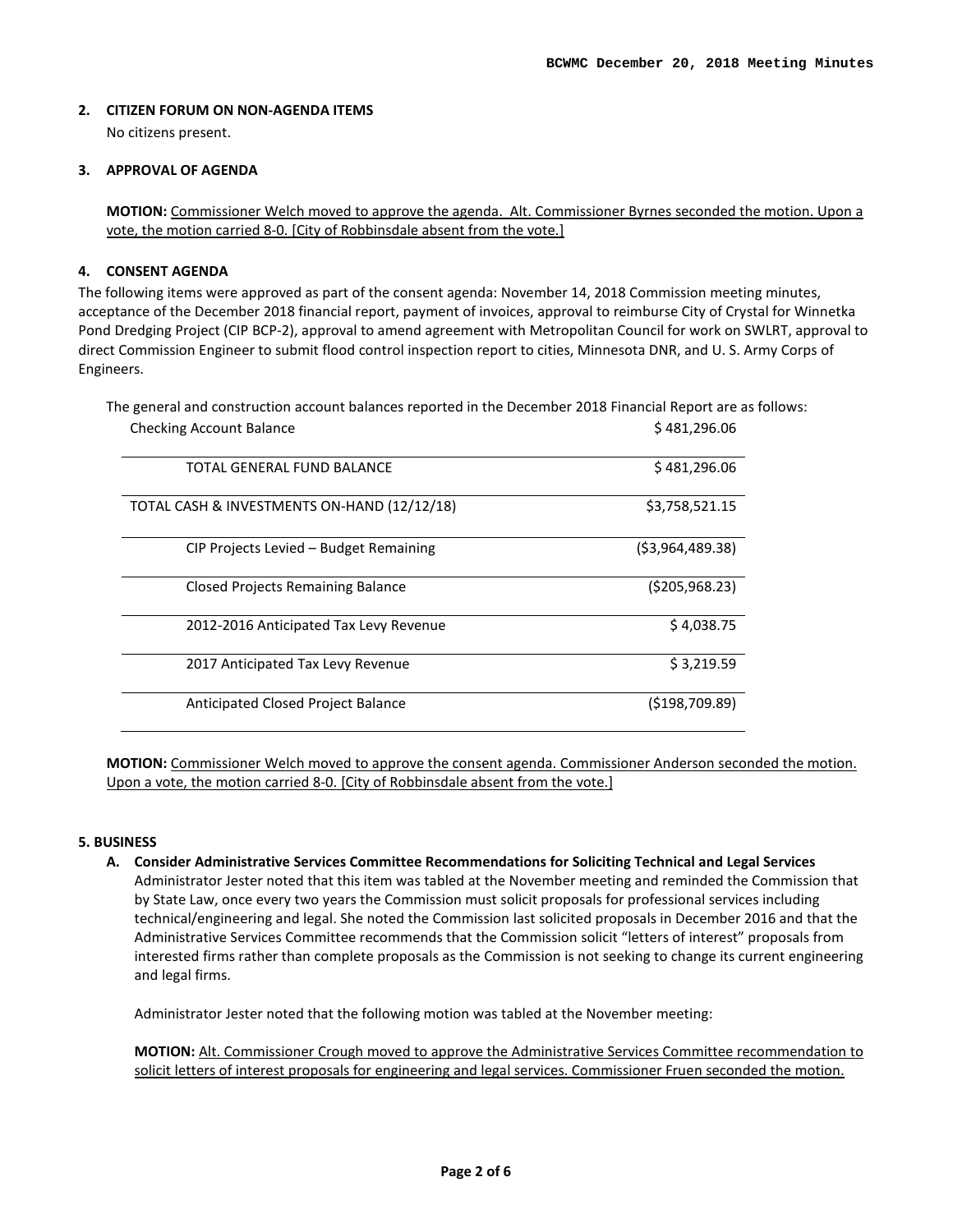Commissioner Welch reported that he had looked into the fact that the Commission's legal counsel also represents the City of Crystal and that other attorneys with Kennedy & Graven represent other member cities. He wanted to make sure there is no conflict of interest and that there is apt transparency regarding this situation. Commissioner Welch noted that Kennedy & Graven has provided good legal service to the Commission for many years and they remain the best option for the Commission. Commissioner Welch indicated that if a conflict of interest were to arise the Commission should affirmatively waive the conflict of interest. Commission Attorney Gilchrist further added that Kennedy & Graven has been representing member cities within the BCWMC for 30 years and isn't hiding the fact that the firm represents several different cities and watersheds in this area.

It was noted that a similar situation arises with Barr Engineering and in some cases the Commission contracts with a different engineering firm to avoid conflict. Commissioner Welch noted that transparency goes a long way and that instances of potential conflict are rare.

Commission Attorney Gilchrist indicated that waivers are not typically drafted for individual issues but he would draft a blanket waiver to acknowledge potential conflicts and would propose having a general consent. It was noted the waiver could be considered by the Commission at their February meeting where solicitation responses are presented.

**VOTE**: Upon a vote on the motion from the November meeting, the motion carried 8-0. [City of Robbinsdale absent from the vote.]

**B. [Receive Update on Decision by MAWD Regarding Watershed Management Organization Membership and](http://www.bassettcreekwmo.org/download_file/view/3509/477)  [Consider Options](http://www.bassettcreekwmo.org/download_file/view/3509/477)**

Administrator Jester reported that on November 30th, the MN Association of Watershed Districts (MAWD) approved a bylaws change allowing watershed management organizations like the BCWMC to join MAWD with full membership rights. The Commission discussed whether or not to become a MAWD member in 2019 and participate in affiliated sub groups such as Metro MAWD and the MAWD Administrators group.

Administrator Jester reported that the dues for 2019 are \$500 and that after 2019, there is a formula for member dues with a not to exceed amount of \$7,500. She noted that benefits of being a member include educational and training opportunities, although BCWMC does have access to those trainings without being a member. She noted MAWD also lobbies and does advocacy work with the MN Legislature and if the Commission is a member, the BCWMC would be able to have input legislative priorities.

Commissioner Welch summarized the MAWD as being a "League of Minnesota Cities" for watersheds. Commissioner Welch noted that he has been pushing for WMOs to be members of MAWD for several years and he sees it as being a beneficial organization for professional development for staff and commissioners.

There was a brief discussion about the positive changes happening with MAWD. Commissioner Welch noted that 2020 membership fees would likely be about \$5,000. Alt. Commissioner McDonald Black thought the Commission should be part of MAWD because lobbying and advocacy are important.

**MOTION:** Commissioner Welch moved that the BCWMC become a member of MAWD for 2019. Commissioner Harwell seconded the motion. Upon a vote, the motion carried 8-0. [City of Robbinsdale absent from the vote.]

Administrator Jester indicated she would like to begin attending the Metro MAWD meetings each quarter and agreed to provide Metro MAWD information to commissioners.

#### **C. [Consider Ideas for Aquatic Invasive Species Prevention Grant Application](http://www.bassettcreekwmo.org/download_file/view/3510/477)**

Administrator Jester reported that the Hennepin County Aquatic Invasive Species (AIS) pass-through grant applications are due January 14th. She noted that she had checked with a few partners and gathered ideas for activities that could be included in a grant application. She noted that although there are still conversations to have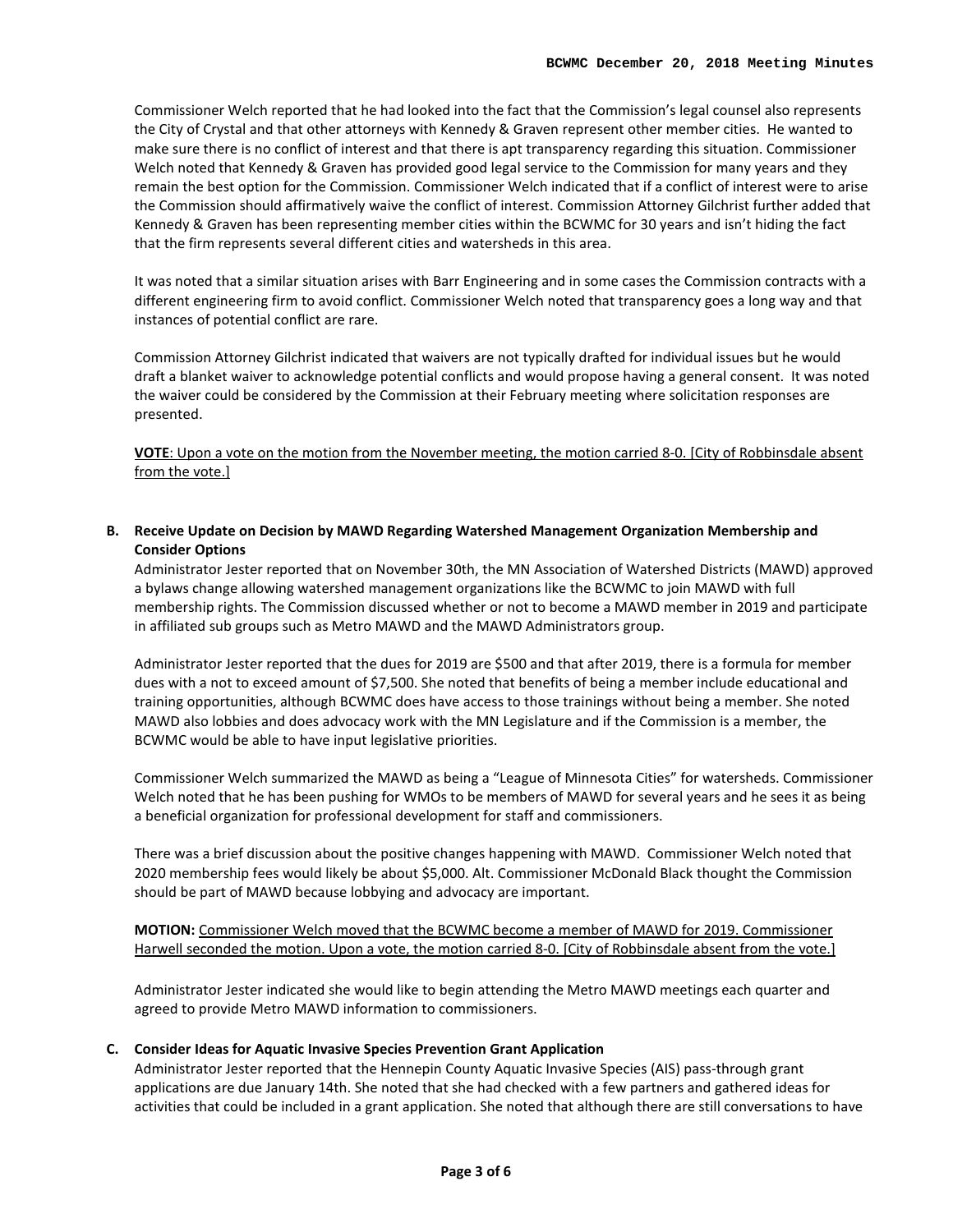with city staff, TRPD, MPRB, and lake groups regarding ideas for programs, projects, and collaboration for AIS prevention, she is requesting approval to submit a grant application on behalf of the BCWMC for up to \$20,740.

Administrator Jester also reported on a meeting with the AMLAC Board (Association of Medicine Lake Area Citizens) about this grant opportunity. She reported that AMLAC is supportive of a grant application and indicated that training volunteers to identify AIS is an AMLAC priority. She also noted that lake service providers (companies that put in and take out docks for lakeshore residents) have been caught multiple times with zebra mussels on equipment. She noted there is a need to educate homeowners on their responsibilities for AIS prevention.

Administrator Jester reviewed the grant proposal ideas as outlined in the memo in the meeting packet including: 1. Send several lake residents through the U of M's AIS Detector Training.

- 2. Host a "starry trek event" where volunteers meet in a central location, learn how to identify starry stonewort and other AIS, then split up to go look for it.
- 3. Hire consultant to host an AIS identification workshop for lake resident volunteers.
- 4. Host AIS education workshop for law enforcement representatives. This could be an overview of AIS laws and a brief hands-on identification lesson.
- 5. Hire intern/consultant (perhaps through West Metro Water Alliance) to attend community events and lake association meetings in the summer to educate the public about AIS.
- 6. Perform aquatic plant surveys on lakes where monitoring isn't scheduled in 2019 in order to detect starry stonewort or other invasive plants early when a rapid response may still be feasible

Commissioner Welch added that he viewed numbers one and six of the above list as most important. Administrator Jester then reviewed the AMLAC support she received via email. Engineer Chandler noted that early detection is key and reaching homeowners is very important, so number five is important too.

TAC member Scharenbroich stated that a training geared towards homeowners (particularly those that contract with lake service providers) should be in early spring because that is when docks are put in by homeowners. He continued that Plymouth may be able to help fund these activities.

**MOTION:** Commissioner Carlson moved to approve giving Administrator Jester authority to use her best judgment to develop and submit an appropriate AIS Prevention Grant application. Alt. Commissioner Byrnes seconded the motion. Upon a vote, the motion carried 8-0. [City of Robbinsdale absent from the vote.]

Commissioner Carlson also asked for a report from Three Rivers Park District on the use of the decontamination unit in 2018.

#### **D. [Consider Approval of Resolution Approving Crystal Surface Water Management Plan](http://www.bassettcreekwmo.org/download_file/view/3517/477)**

Commission Engineer Chandler reported that she had reviewed the Crystal Surface Water Management Plan and provided comments to the city on November 21st. She noted the city revised the plan according to the Commission's comments and the plan is consistent with the Bassett Creek Watershed Management Plan and its requirements. She recommended approving Crystal's Local Surface Water Management Plan.

**MOTION:** Commissioner Anderson moved to approve the Resolution 18-10 approving the Crystal Surface Water Management Plan. Commissioner Welch seconded the motion. Upon a vote, the motion carried 8-0, City of Robbinsdale absent from the vote.

#### **E. [Consider Approval of Resolution Approving Minnetonka Water Resources Management Plan](http://www.bassettcreekwmo.org/download_file/view/3503/477)**

Administrator Jester reported that she reviewed the Minnetonka Water Resources Management Plan on behalf of the Commission and provided comments to the city on October 29th. She reported the city revised the plan according to the Commission's comments and the plan is consistent with the Bassett Creek Watershed Management Plan and its requirements. She recommended approving the Minnetonka's Water Resources Management Plan Resolution with the caveat that if additional changes are made to the plan to satisfy other watershed requirements, the provisions applicable to the BCWMC remain unchanged.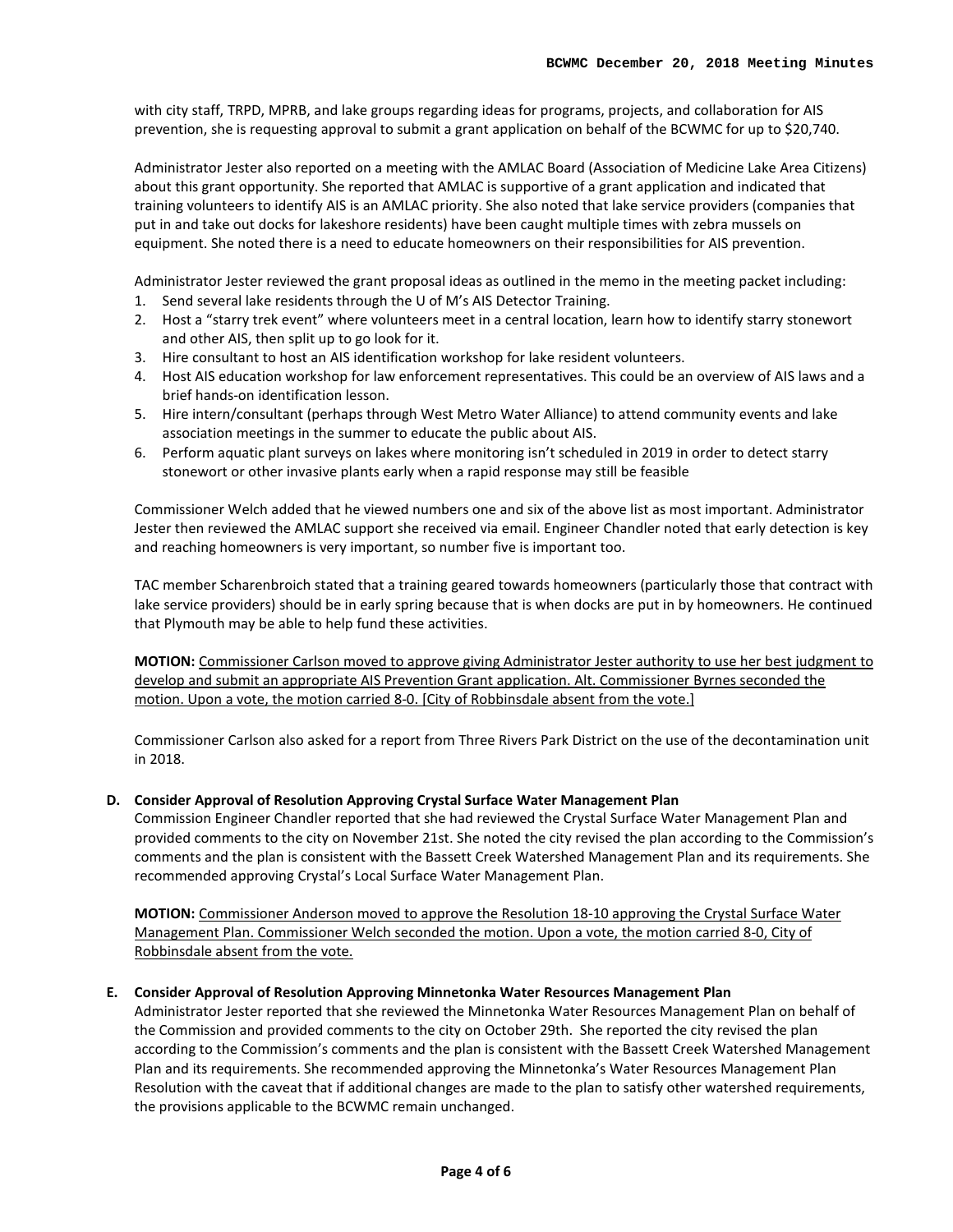**MOTION:** Commissioner Fruen moved to approve Resolution 18-11 approving the Minnetonka Water Resources Management Plan. Alt. Commissioner Byrnes seconded the motion. Upon a vote, the motion carried 8-0. [City of Robbinsdale absent from the vote.]

#### **6. COMMUNICATIONS**

#### A. **Administrator's Report**

- i. MAWD Annual Meeting Administrator Jester briefly reported on attending the MAWD annual meeting including co-presenting with Commission Engineer Rattei on the Commission's AIS Rapid Response Plan.
- ii. AMLAC Meeting— As noted earlier, Administrator Jester attended the AMLAC Board meeting on 12/19 where the AIS Prevention Grant was the main topic.
- iii. Developing Scope for Further Study in Bassett Creek Valley Administrator Jester reported that she and the Commission Engineer recently met with Minneapolis staff and others regarding development of a scope of work for a study.

#### B. **Chair**

Nothing to report.

#### C. **Commissioners**

Commissioner Fruen reported that he attended part of the MAWD Annual Meeting. He reported on an impressive educational program that is based on a book called "Paddle to the Sea" where kids create a small canoe and release it into the river.

Commissioner Carlson asked about the questions and details that are asked on the Campaign Finance and Conflict of Interest form. Legal Counsel Gilchrist's advice was to fill out the detailed form to the best of the Commissioners' abilities to avoid liability.

Commissioner Fruen reported that his great, great grandfather has the patent on the first vending machine which was used to dispense mineral spring water at Glenwood Englewood. He noted the spring is in BCWMC near the Fruen Mill and that this story was featured on CBS Sunday Morning with Jane Pauley at this link: [https://www.cbsnews.com/news/almanac-the-first-vending](https://www.cbsnews.com/news/almanac-the-first-vending-machine/?fbclid=IwAR1TQ8sv0IU2NUemT66XCwA9a8gXgPK39WUKazyQvnWZR-UDQeJfE--OK_Y)[machine/?fbclid=IwAR1TQ8sv0IU2NUemT66XCwA9a8gXgPK39WUKazyQvnWZR-UDQeJfE--OK\\_Y](https://www.cbsnews.com/news/almanac-the-first-vending-machine/?fbclid=IwAR1TQ8sv0IU2NUemT66XCwA9a8gXgPK39WUKazyQvnWZR-UDQeJfE--OK_Y)

#### D. **TAC Members**

i. Chris LaBounty, from the City of Minnetonka, introduced Sarah Schweiger – the city's new Water Resource Engineering Coordinator. She will be representing the City of Minnetonka on the TAC.

#### E. **Committees**

i. CIP Prioritization Committee met on Dec.  $5<sup>th</sup>$  and will meet again on Jan.  $9<sup>th</sup>$ . Commissioner Harwell noted her preference for Thursday meetings.

#### F. **Legal Counsel**

Attorney Gilchrist updated the Commission that it is a misdemeanor to omit known details on the Campaign Finance Conflict of Interest forms.

#### G. **Engineer**

i. Tunnel Inspection Update—the inspection is scheduled for the week of February 25-March 1, which could include a tour. The tour could be called off if it is too cold. Engineer Chandler needs a head count by January. A liability waiver form would need to be completed. There was also a reminder to cities to maintain and record maintenance of Flood Control Project components.